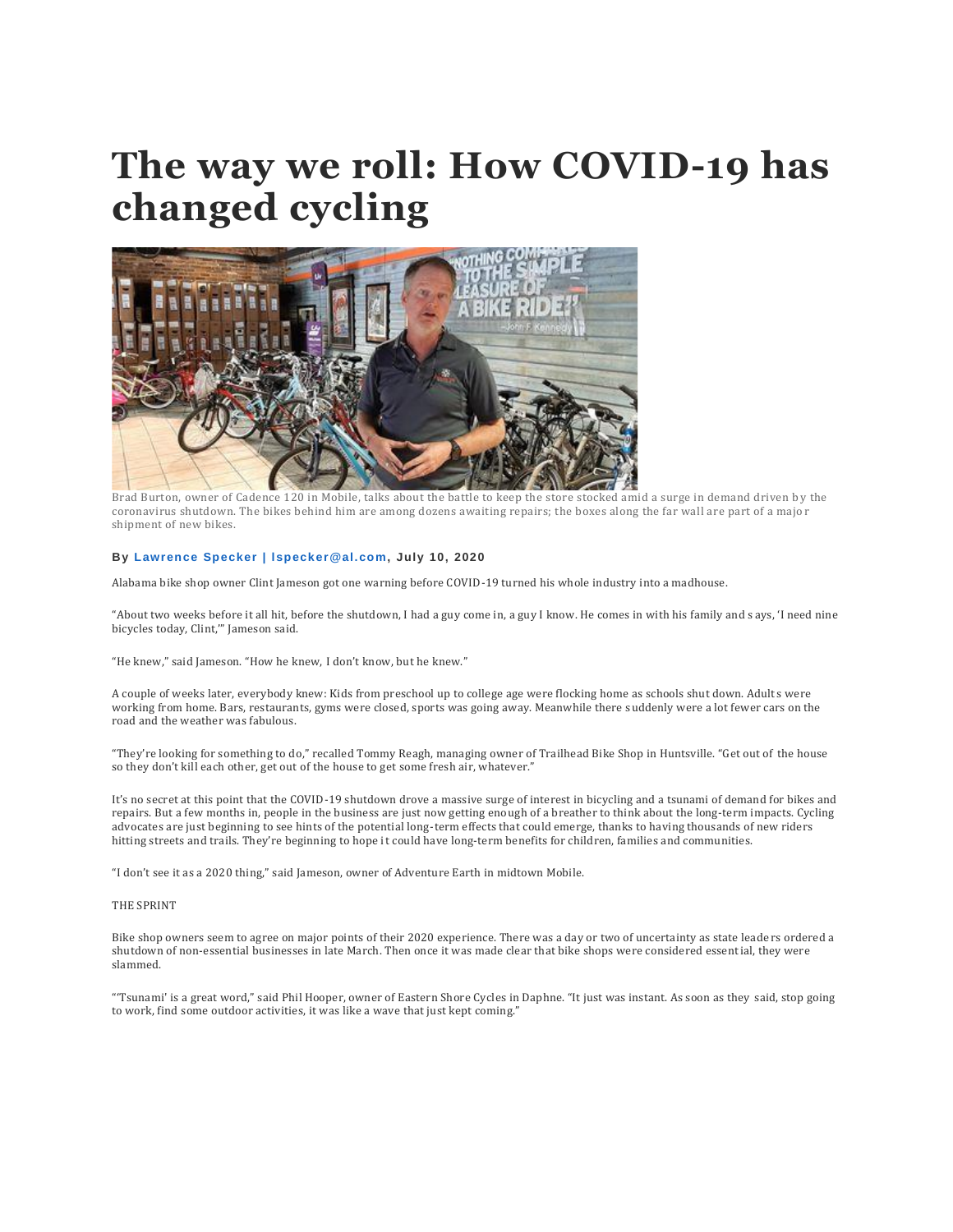

Eastern Shore Cycles' showroom floor usually is crowded with bikes for sale. A spring sales spree and a shortage of fresh inventory has left it, and many other bike shops, with empty racks.

It wasn't just that new bikes were selling like hotcakes. People were bringing in bikes for repairs. That's always a part of the business in spring, but not like this.

"In 30 years, I've never seen anything like it," said Hooper. "We saw bikes coming out of garages that looked like they hadn't been tou ched in five, six, seven years." Such a bike needs a thorough overhaul that replaces dry-rotted tubes and tires, rust-frozen chains, stuck cables. It's a two- or three-hour project for a mechanic, and Hooper's shop was taking in a dozen or more of them a day.

If the surge brought opportunity, it also brought headaches and tough choices.

At Cadence 120, a shop that's been a fixture for decades in west Mobile, owner Brad Burton was seeing a level of business comparable to his annual Super Bowl Sunday sale, day after day. While the level of traffic was a boon, it meant his staff had no time for repai rs. Eventually he posted a notice on Facebook that he was cutting back on showroom hours so that his staff would have more time to put bikes together.

Many shops made similar adjustments. Some owners said that they had to meet the surge short-staffed, because employees had child-care obligations now that schools and daycare facilities were closed.

"We kept thinking any day this surge is going to end," said Hooper. "And it didn't."

With repairs backlogged for weeks, shop owners anguished over how to handle things fairly. Hooper said the hardest thing of all was telling regulars that he couldn't do a quick job for them on the spot -- such as installing a new inner tube -- because, like many, he'd gone to a strict first-in, first-out policy on repairs. He had to shut down his online ordering system, which had never been built for this kind of demand: He'd arrive at work in the morning and realized the system had accepted three buyers for one bike on his showroom floor, or a n order for a bike in some distributor's warehouse that was no longer available.

There was also an awareness of how much pain the shutdown was causing for others. "I have several friends whose businesses ha ve closed," said Jameson. He was busy, but it didn't seem like a time to crow about it.

The surge created jobs. In Mobile, Jameson added a second shift of mechanics to work on bikes after hours. Burton hired more people. So did Hooper. Keeping the mechanics supplied with the parts they needed rapidly became an issue, because wholesale channels had been sucked dry. Owner after owner said that basics such as chains, tubes and tires remain scarce even now.

Reagh, in Huntsville, said at one point he had to tell a customer that he couldn't sell him a simple floor pump, the most bas ic accessory a bicyclist could desire, because he couldn't get his hands on any. "He was looking at me like I was crazy," Reagh said.

"I cannot order a kickstand," said Jameson. "I can't find a kickstand anywhere."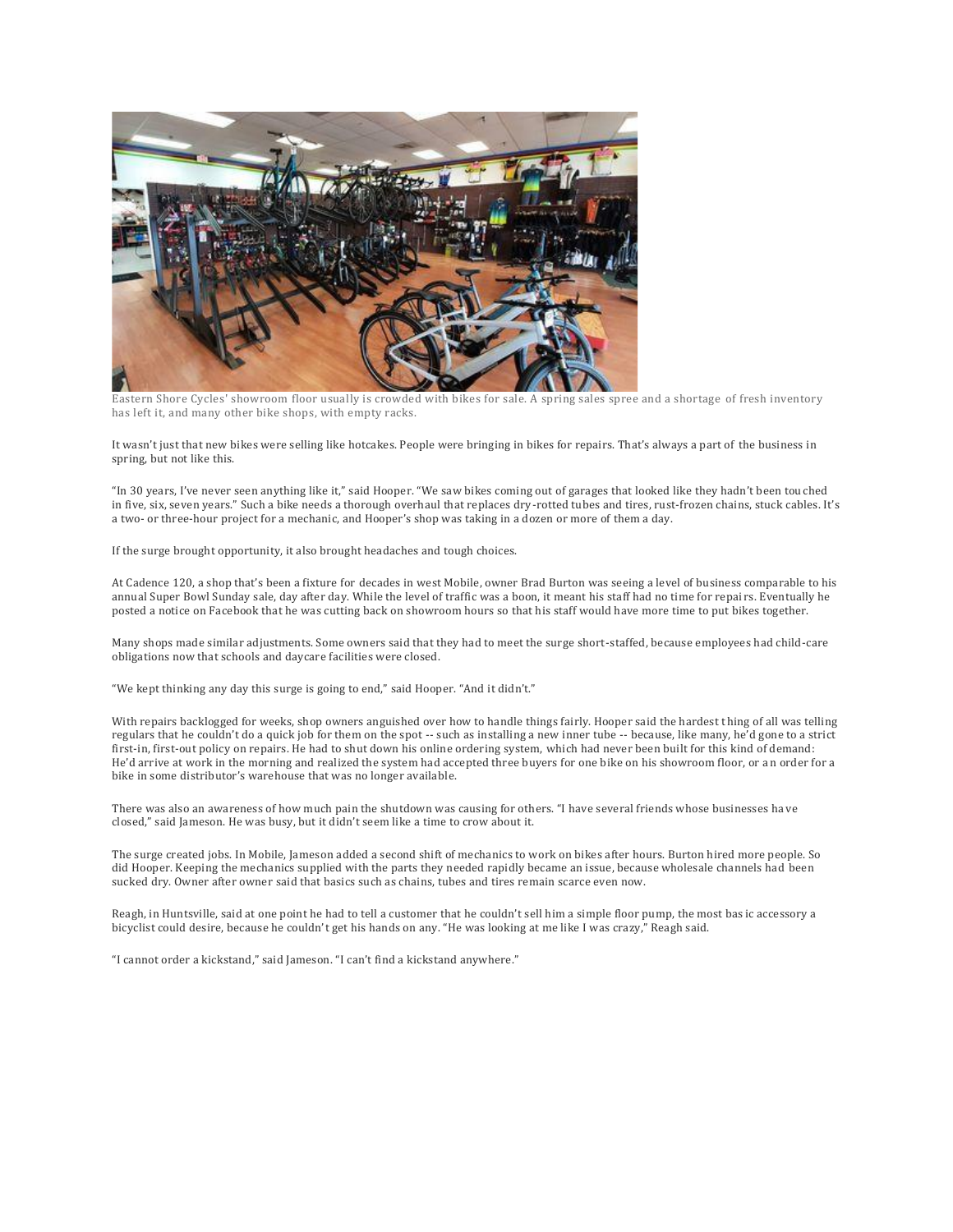

At Adventure Earth in Mobile a stack of boxes suggests a rich inventory of new bikes. But many of them were already sold before they arrived.

Owners confessed to adopting what Reagh called a "toilet paper mentality:" If you can find it, buy it.

"I bought every seven-speed derailleur my distributor had," said Burton. "I just got 20 chains, and I ordered 30 more."

Reagh said he's spending a lot of money on shipping, because he buys stuff wherever he can find it. Likewise, "Pretty much al l I did yesterday was chase parts," Burton said Thursday.

When it comes to new bikes, nationwide scarcity also is the rule of the day. Hooper and Jameson both said they'd sold new bikes to buyers as far away as Houston.

A recent visit to Eastern Shore Cycles found a showroom full of empty display racks. "Right now we have four or five bikes in here that are actually new bikes for sale," Hooper said. The same was true of a sister shop in Foley, he said.

Hooper said he'd gotten in four new bikes the previous week. The week before that had been a little better.

The general expectation seems to be that supplies are going to be uneven for the next few months. At Adventure Earth, Jameson had at least a dozen bikes available for sale, but a lot of his showroom floor was taken up by repair jobs. A stack of boxes against one w all looked like a jackpot, but it was at least partly an illusion.

"I've been lucky the last couple of weeks getting some inventory," Jameson said. "But a lot of those boxes are spoken for."

"Spoken for" has also been the case at Cadence 120. "We haven't assembled a bike for the sales floor in three months," said B urton. "We've been building bikes that have already been sold."

As at Adventure Earth, a lot of Cadence 120′s floor space was eaten up by bikes awaiting repairs. As at Eastern Shore Cycles, only a few new bikes were available for sale. But dozens and dozens and dozens of boxes were stacked floor to ceiling along one wall. A shipment of about 135 new bikes recently came in and they're up for grabs.

Burton said he doesn't think that shipment signals the end of the drought. He expects things to be a little uneven int o September.

Hooper said manufacturers had done their 2020 production runs based on expectations that had been blown out of the water. Now they've been rushing to ramp up what would have been their 2021 season. "We're pacing the floor for that to be done sooner rather than later," he said.

# BUILDING A BIGGER PELOTON

To use a phrase made famous by Lance Armstrong, "it's not about the bike." Long-term changes, if they come, will be about the people. One of the big unknowns at this point is whether a short-term surge in cycling will transform people into long-term stakeholders in cycling issues.

And the epidemic's impacts haven't all been positive. Road cyclists in particular are known for riding in tight groups that a llow them to draft each other, cruising farther and faster than they could individually. Fears about airborne coronavirus transmission virtually killed off those group rides for a few months.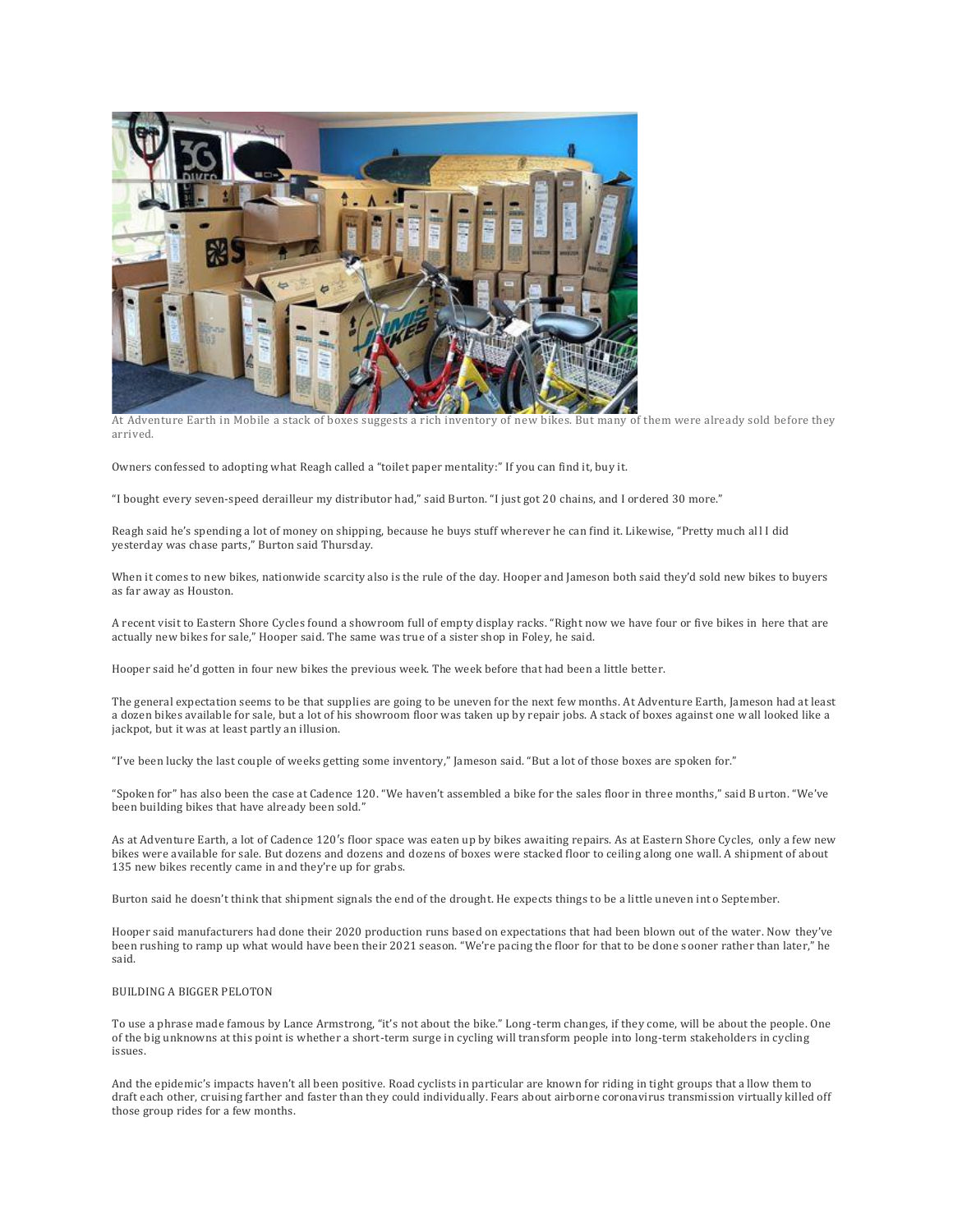On a popular route like the one that carries roadies from downtown Mobile around the Brookley airfield and down the shore of Mobile Bay to the Dog River Bridge, bicyclists remained a commonplace sight throughout spring. But they tended to be alone or in groups of three or four, not the swarms usually seen on any Tuesday or Thursday evening or weekend morning.

Only recently have riders begun to congregate the way they used to, and as they've done so they've had to figure out where they stand in regard to the increased emphasis on masks.

One particularly illustrative group is The Riders, a Mobile group founded, in part, to encourage and support cycling among people of color. Because it quickly became clear that the epidemic was hitting Black Americans particularly hard, the group's response was pro active. It basically shut down its group rides for a few months.

Victor Lett, one of the ringleaders of the group, said he wasn't about to make people sign a COVID liability waiver: The Riders j ust isn't that formal an entity. He also wasn't willing to run the risk that group rides would make people sick.

"I didn't want that to be on my watch," Lett said.



Victor Lett and members of the cycling group The Riders show off custom face coverings on a recent ride. The group is standing atop the Dog River Bridge, a common turnaround point for road rides starting in downtown Mobile.

"Even though we weren't seeing each other, we were still connecting on Strava and we still connected with the leaderboard," Lett said. Strava, a popular cycling app that lets people share routes and statistics, can function as a cycling -specific social media channel, Lett and other sources said. A weekly virtual leaderboard also helped keep interest up, letting everybody know who was putting in how many miles. (Many sources who spoke for this story mentioned Strava as a tool for new riders to find popular routes and connect with more experienced cyclists.)

When The Riders did return to group activity recently, they didn't just meet the mask question head-on, they owned it: Member Eric Young had a batch of face coverings printed up with the group's name and logo. They've put their brand on COVID-era cycling.

The Riders roll from Serda's Coffee at 7 a.m. every Sunday, and like every other publicized ride in town the trip is open to whomever can show up and keep up. The racial makeup depends on who shows up and can range anywhere from 50-50 to 90-10. As for who can keep up, the pace tends to be moderate. The group vibe is more about support than raw speed.

Lett said he's seen new riders getting interested during the spring of COVID-19. Welcoming them into the pack dovetails with what The Riders already was doing.

"I think cycling breaks down barriers," said Lett. "It doesn't matter what color you are, what race, what gender, what sex, what religion. I feel like it's one community. I feel like, across the board the cycling community has been very welcoming here in Mobile."

How many new riders will stick with it long-term is an open question.

"You're certainly going to have a percentage who lose interest when their lives get back to normal," said Hooper. As for the others, he said, "That's going to be upon us, as the shops and as the bike community, to cultivate them and keep them."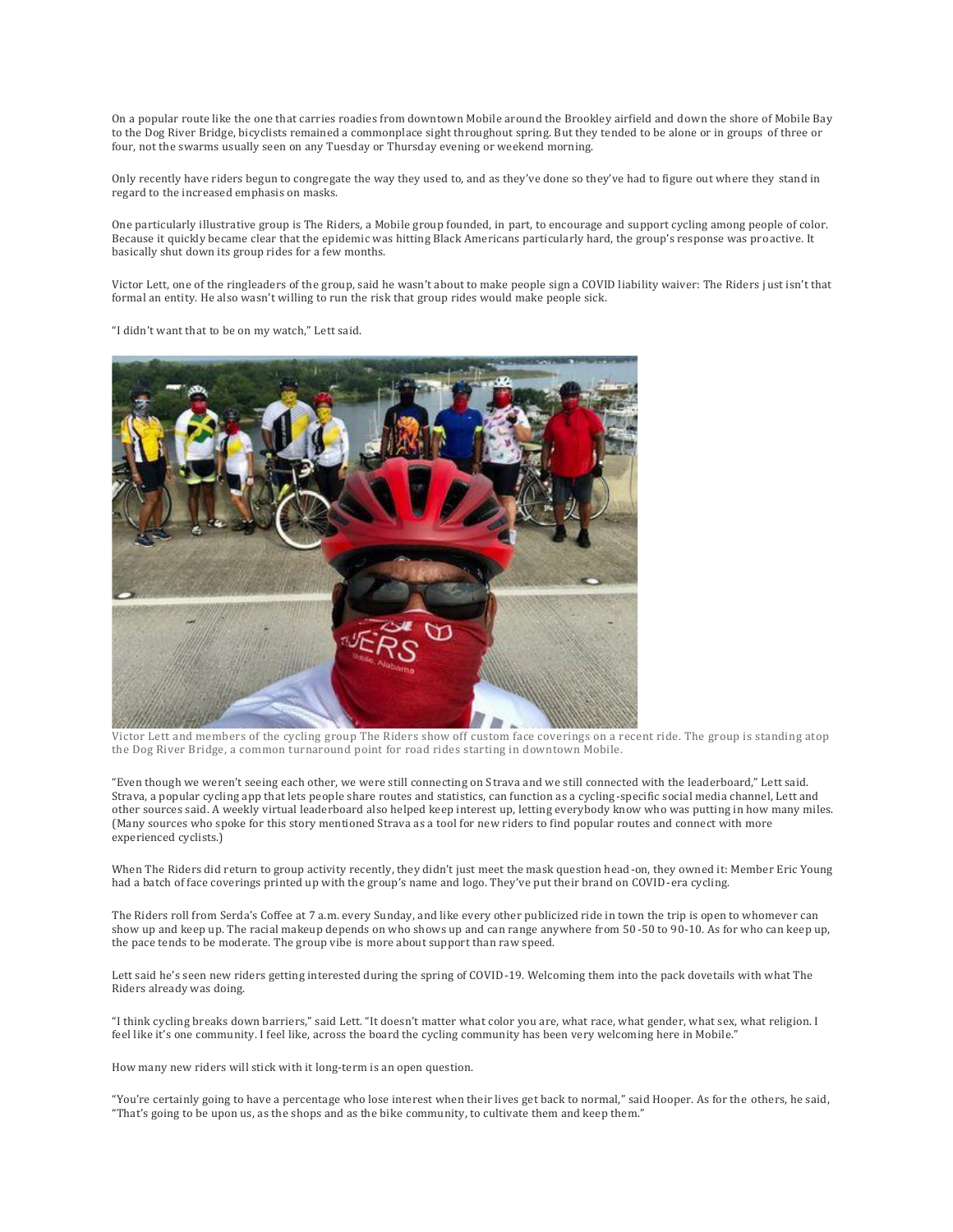Hooper and other owners contacted for this story said one sign of long-term hope is that bikes with 24″ wheels had been a particularly hot item this spring. That's the last size before kids move up to adult-sized bikes, so the sales mean that a lot of 9- to 12-year-old kids have been hitting the roads.

"I ordered 10 24" bikes this morning, because they became available," Jameson said on Wednesday. "There's no 24" tubes, there 's no 24″ tires," said Burton.

"What we're seeing now is more families riding together and more kids riding," said Jameson. He's excited by the thought that he's seeing the reversal of a longtime societal trend.

"We've turned into a world where, if your best friend lives a mile away, prior to COVID your mom would drive you there," he said. Now maybe you hop on a bike, the way kids used to do.

"I'm calling it a back-to-basics movement," said Burton. "Have we overscheduled our kids? Have we let our kids be kids?" The COVID-19 shutdown, for all the pain it has brought, has given people a chance to step back. Maybe, he said, it's put the focus back on simple things, like having a family meal together, or going for a ride together.

**Charlotte Lee, a longtime cycling advocate with the Baldwin County Trailblazers, shares such hopes. For 25 years the group ha s pushed for projects such as the Eastern Shore Trail, a pathway that gives pedestrians and cyclists a route from the north side of Daphne all the way through Fairhope to Weeks Bay.**

**"People who haven't been on a bike in 10, 15, 30, 40 years are going hmm, there's a bike the garage," she said. They're rediscovering that there is "a joy that comes from being on that bicycle and having the wind in your face, and a sense of fre edom," she said. If they're anything like her, she said, it takes them back to the days of being "a free-range child."**

**She's not overly worried that summer heat will kill of the springtime boom.**

### **"Walking's wonderful, but walking is** *hot***," she said.**

**The Trailblazers recently announced that with their support, bicycle racks are about to be installed in downtown Foley. That deal had its share of moving parts: The money came from the Barry Lee Booth Family Fund at the Community Foundation of South Alabama, the racks required approval from the Foley City Council and they'll be installed by Foley Main Street Inc.**

**Lee said that having bike parking in place is "an enormous physical indicator" that a community has embraced cycling and want s to support it.**

**"It's a real indication there's a commitment," she said. Racks are a small thing, and certainly an inexpensive one, compared to dedicated bike lanes. But the long work to connect Baldwin County communities via the Eastern Shore Trail has shown that ther e's a chicken-and-egg factor. Communities are slow to invest in cycling infrastructure unless they see interest in cycling, but the lack of safe routes suppresses interest.**

#### **"The paradox is, the more people get out, the safer it gets," she said.**

She's hopeful that the current surge in interest will be pivotal in showing communities that more investment is worthwhile. It's a hope that Reagh shares in Huntsville.

"My hopes are that if half the people who have brought things out of the deep recesses of the garage stic k with it, maybe we'll get some bike lanes," Reagh said. "I hope, I really hope, and not just because I'm in the business, I hope it sticks with a lot of people, because I would love to see Huntsville put in some key bike lanes."

"That's a reasonable theory," said Jeff Feet, president and education chair of the Alabama Bicycle Coalition. "It's a reasonable theory and getting kids out riding is the place to start."

However, Feet said, hope isn't a strategy. And while the surge of interest definitely is a pos itive thing, he said, some of it will have to turn into activism before things change.

Feet said he thinks sweeping pro-cycling initiatives at the state level are unlikely. The push for cycling infrastructure has to start at the local level, he said. Recreational cyclists and utilitarian cyclists both have to get better about pushing elected officials for bike lanes and other infrastructure.

Whether it's a city council meeting or an Alabama Department of Transportation town hall on some road project, "it do esn't take a lot but it does take somebody showing up, somebody local," Feet said.

It may be a while before new cyclists emerge as new cycling advocates. But there definitely are signs that a lot of new rider s are catching the bug. They're making return visits to the shops, buying better bikes, buying cycling shorts and other specialized gear. They're the ones who lead shop owners to think 2020 won't be a flash in the pan.